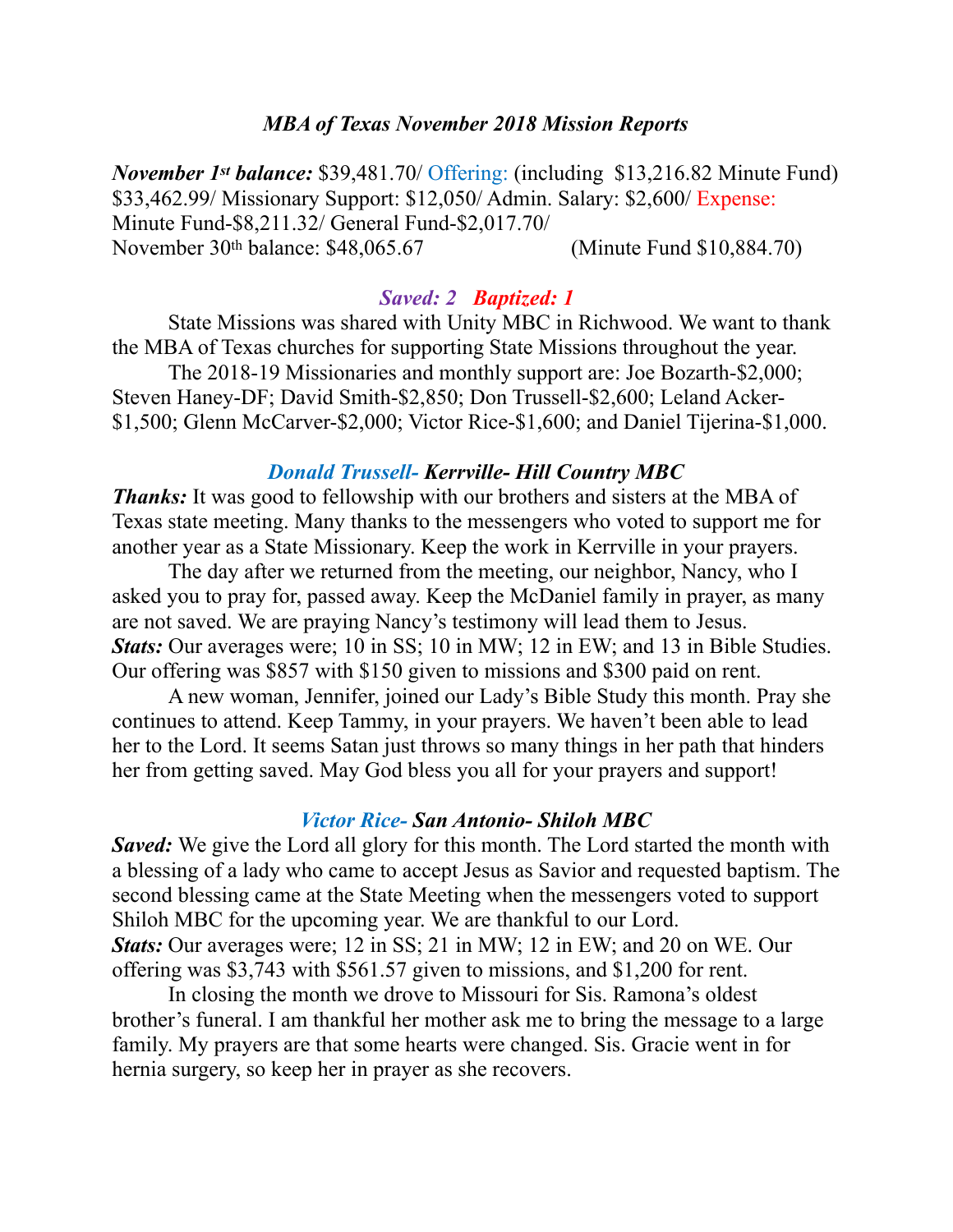### *Joe Bozarth- Conroe- Fellowship MBC*

 I was looking for Nov. to be a slow month because of the holiday. However, for everyone leaving town, we had others come in and our attendance rose. We enjoyed the State Meeting. Bro. John and Unity MBC was a wonderful host. *Stats:* Our averages were; 12 in SS; 14 in MW; 11 in EW; and 9 on WE. Our offering was \$4,416 with \$465.60 given to missions, \$2,006.75 paid on the loan. *Visitors:* November was hectic because those who came were visitors of our family. Thanksgiving is a time for families, and ours made it special. A couple of prospects visited. We are glad God still remembers to send those we contact. *Soaked:* October ended with a great time since we hosted a "Trunk or Treat". However, it rained the entire evening. Some of us were soaked and some missed it because the building has a drive through that was attached for banking when we purchased it. We converted it for the Mission and some of our folks were in the dry. They took pictures of the children and we got names and addresses in order to send mail to them. Another way to reach into the gated communities.

### *Daniel Tijerina- McAllen- A New Beginning BC*

*Thanks:* I want to thank the MBA of Texas for voting to partner with Unity MBC and A New Beginning BC in the upcoming year.

*Attending:* At this time we are meeting in homes on Wednesday's and Sunday's. We are averaging 40 in Sunday Worship. In November we had 2 mothers to visit with us, who also brought their 4 children. Keep them in your prayers. *Location:* We are praying for and looking for a meeting place. Help us by praying for this matter. Our services include Sunday school, Worship, Preaching, Prayer services, and fellowship. We had a Thanksgiving meal Nov. 24<sup>th</sup> with a good turnout. For Christmas we are preparing a play along with food and fellowship.

## *Leland Acker- Early- Life Point MBC*

*Thanks:* Thank you to the messengers of the MBA of Texas for continuing to financially support this ministry for one more year. This mission project has been a long-term effort to establish a self-supporting local New Testament Church, and you all have supported us every step of the way. We anticipate we will make significant progress this year, growing and maturing into a self-supporting church. *Visitors:* In November, we saw 1 first time visitor, 2 repeat visitors, and are currently ministering to a few others in hopes of seeing them rededicate their lives, or, come to know Jesus as Savior. We are also working to organize our youth and children's ministries, now that we are in the new building, and we are working on an outreach strategy for the new apartment complex that opened up near us. *Stats:* Our averages were; 18 in SS; 20 in MW; and 10 in outside Bible studies. Our offering was \$2,206 with \$300 given to missions.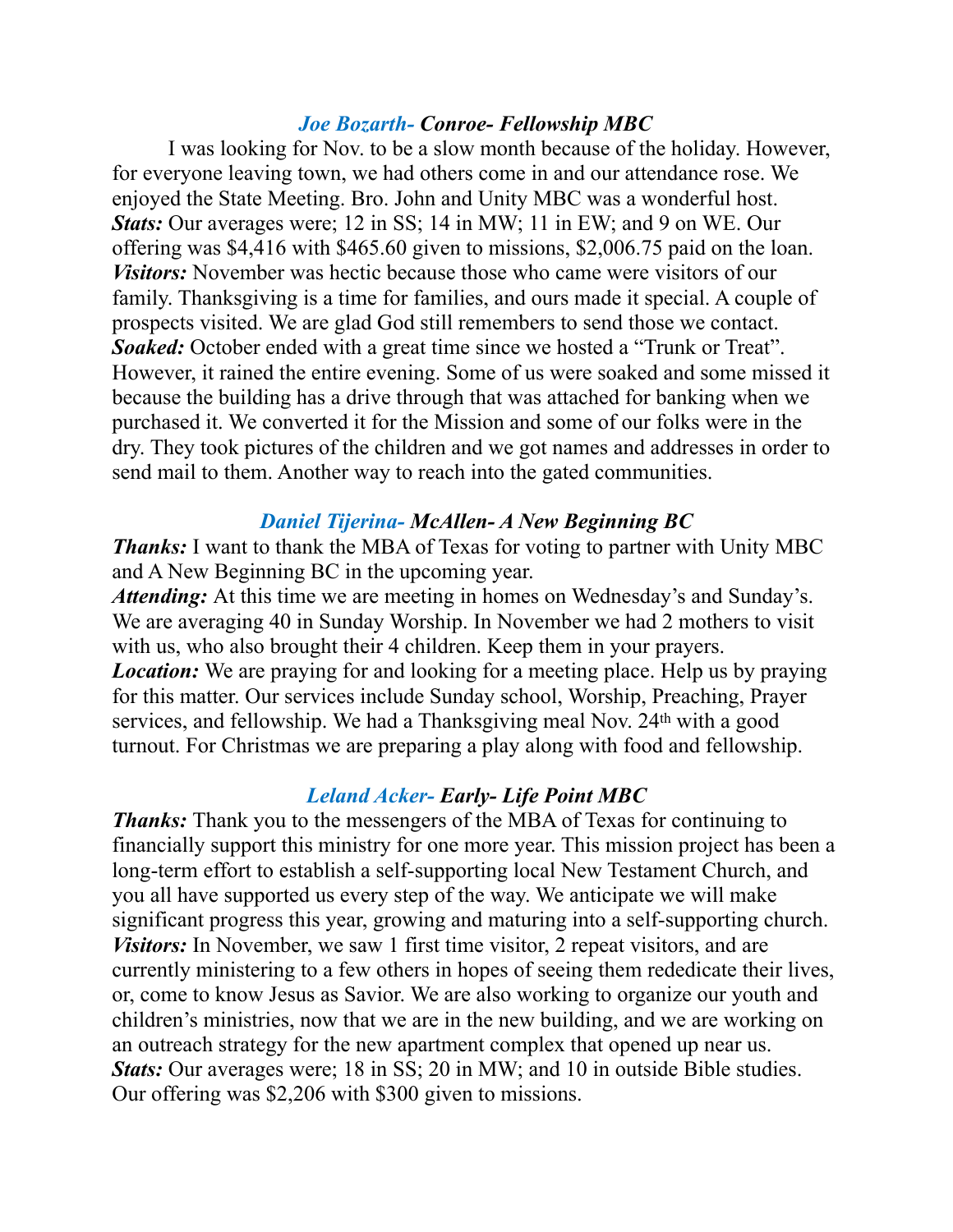*Strategy:* For December is to do outreach at Christmas festivals, and contact people directly to invite them to church. Thank you for your prayers and support.

# *Steven Haney- Lubbock- MBSF*

*Slow:* November is always a slow month for college ministry due to Thanksgiving and midterms. December won't be any better meeting wise due to holidays. Students were finishing labs and attending study groups for midterms. One student has surgery requiring several days of recovery. We did not meet Thanksgiving week due to students leaving. We still had several bible studies maintaining an average of 3 in our Sunday and Wednesday classes. I planned on making the state MBA meeting but was unable to make it. We missed being there and getting to see everyone. We received about \$2,655 in support this month from churches and individuals and are trying to get other churches/individuals involved to get our monthly support up to \$4,500. That would allow \$3,000 per month for me to go full time, pay child support, and leave \$1,500 for mortgage payment on a MBSF property, monthly bills, printing cost, the campus paper, and miscellaneous expenses. We currently have 3 tech students of the 5 we need to get registered on campus, and praying we will have the other 2 by our spring semester. It's been harder to get the 5 than I ever thought. I believe the 5 student bump is the biggest uphill hurdle for us and hopefully the doors of getting registered will open on campus making it easier to reach students. Pray for us as we try to get churches on board with monthly support and we will get registered on campus. Thank you for your prayers and support. If you want to learn more, call me at 903-722-1545.

# *David Smith- Mansfield- Lifeline BC*

50<sup>th</sup>: The last 2 weeks of November Alice and I celebrated our 50<sup>th</sup> wedding anniversary and took a vacation.

*Ministers:* The intern working with us, Britt Farley, led the church while we were gone. We were blessed by the ministry of David Fogarty and his wife Kathy during the month.

*Stats:* Our average was; 26 in MW with at least 3 first time guests. Praise God for the 1 soul saved. Our offering for 3 weeks was \$1,617. First time visitors were a result of our door-to-door outreach. Blessings to all of our friends and supporters!!

# *Glenn McCarver- El Paso- Borderland BC*

*First Baptism:* We were blessed to announce we have been able to conduct our first baptismal service. Our oldest son, Ethan, accepted Jesus as His Savior in July. We had prayed about this for a while. After a busy summer, we found a church that graciously allowed us to use their facilities to baptize him. There was a total of nine to witness the first baptism of Borderland BC! Praise God for His blessings